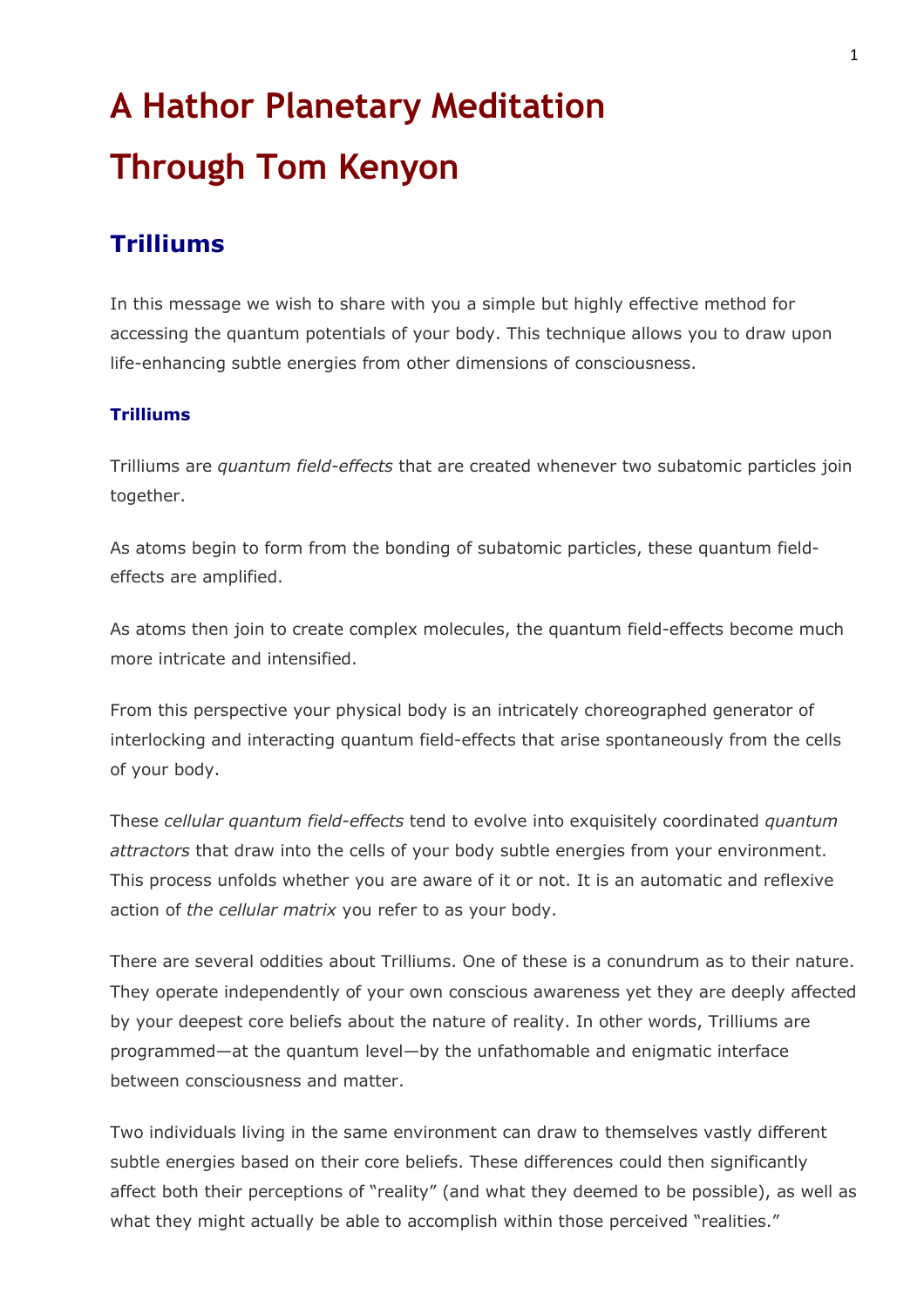While Trilliums unquestionably operate automatically, based on what they have been programmed to attract, they are also quite easily affected by your focused intent.

In other words, you can affect what subtle energies are drawn to you through the use of your own powers of conscious focused intention.

The value of working with Trilliums is that you can draw to yourself restorative and balancing energies from other levels of the Cosmos.

This means you are not confined to drawing sustenance and uplifting energies solely from the physical dimension that your physical body happens to reside in.

The ability of Trilliums to attract sustenance and beneficial subtle energies from other dimensions beyond the physical planet is precisely why we are sharing this information with you at this time.

#### **Planetary Changes**

In previous planetary messages we have addressed various ecological issues facing your planet. And for a deeper context for this message we strongly suggest you read a previous communication entitled *Spatial Cognizance*. (Note: You can locate this in the Hathor section on our website, www.tomkenyon.com).

In that message we gave some predictions regarding trends within your Earth's ecosystem—specifically what ecological scientists refer to as the Sixth Mass Extinction.

When we speak about the Sixth Mass Extinction we are referencing the fact that large numbers of plant and animal species have disappeared from this planet during five previous distinct epochs.

From our perspective, and from the perspective of many ecological scientists, you are clearly entering the Sixth Mass Extinction.

Having said this, let us clarify that while the Sixth Mass Extinction is a probability in your timeline, it is not a certainty as the course of all events can be altered at the last moment. If, however, humanity does not change its relationship to nature and Earth's ecosystem, the Sixth Mass Extinction will proceed unabated.

The Sixth Mass Extinction does not mean that all of humanity will be destroyed, but it does mean that a vast majority of humankind will be affected.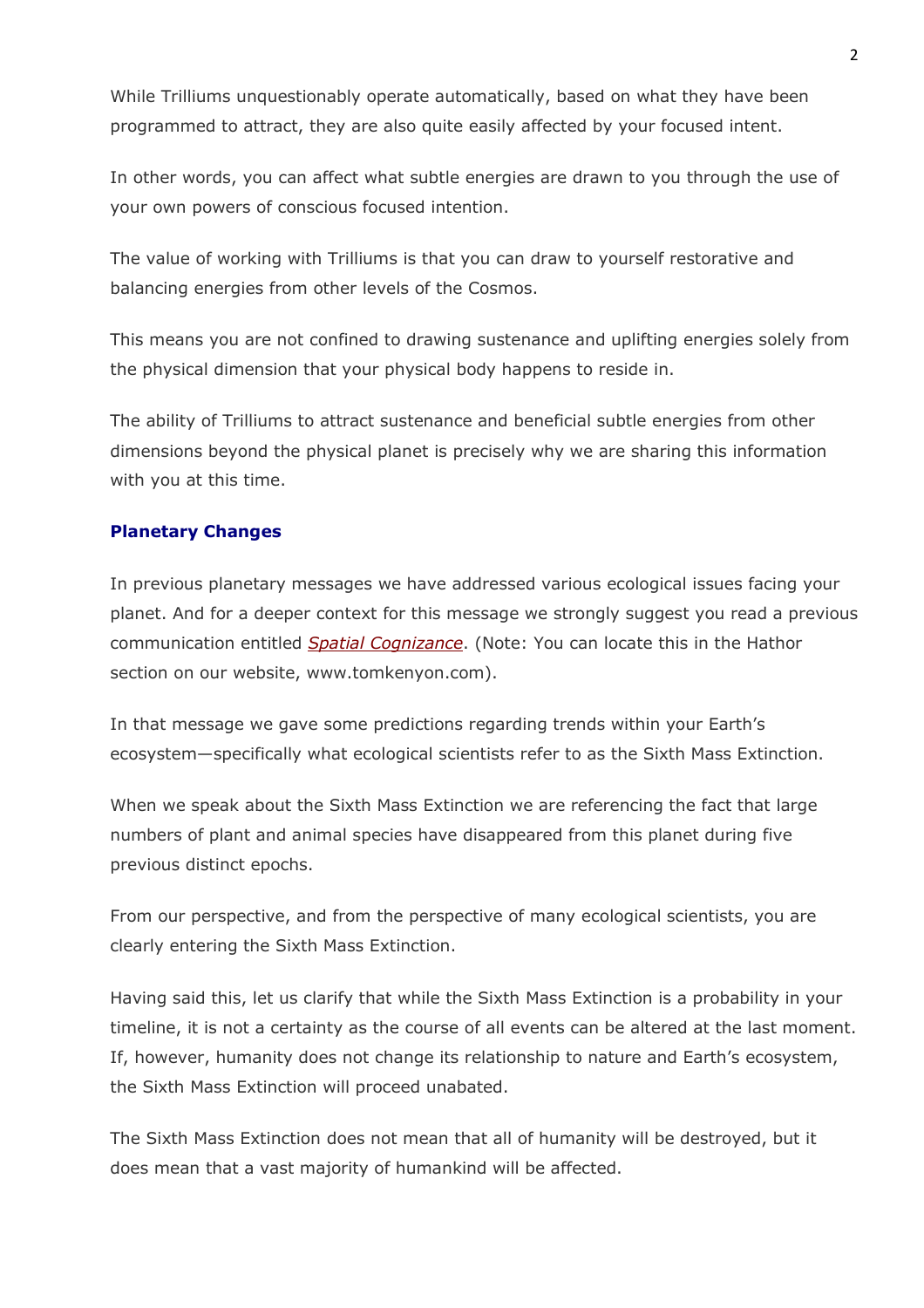Our sense is that the next twenty-five years will usher in a rapid and radical transformation of your planet and therefore your collective consciousness.

The intensity of storms across the globe will increase, making them more and more destructive. Ocean levels will rise more rapidly than anticipated. And those living in lowlying coastal areas may find themselves having to migrate inland sooner than predicted by your scientists.

All of these ecological changes are creating immense survival stresses in wildlife and in all botanical life forms such as trees and diatoms, tiny microorganisms in your world's oceans. Together with trees, diatoms and other phytoplankton organisms are responsible for creating much of Earth's usable oxygen.

The vast tree reserves of Earth are threatened by over forestation and both trees and phytoplankton organisms are being negatively affected by both climate change and an increase in worldwide toxicity that is being generated by your modern technologies. The oceans are becoming over-acidified, and this is wrecking havoc on both oceanic and landbased life forms.

If the Sixth Mass Extinction continues unaltered then the majority of humanity will become a part of Earth's history. Those pockets of humanity that manage to survive will be a different order of being. They will be stewards of nature rather than dominators, and a collective understanding of a need for cooperation will be etched in everyone's consciousness.

The divisions between people, in terms of culture and religion, will be far less important than they are now. This will be due to the fact that, in order to survive, humans will have to put their differences aside and find new common ground (by the way, we mean this both figuratively and literally).

This new order of human being will also be more permeable and open to other dimensions of consciousness.

This means that future humans will have direct conscious contact with other beings who are galactic and intergalactic in nature (i.e. aliens) as well as non-corporeal intelligences, such as angels and other energy-beings.

By the end of this next quarter century, a growing percentage of humanity will undertake galactic exploration, and humanity will also become a space ferrying civilization.

It will be an odd time to be alive, for sure, as some human beings attempt to escape Earth's dire ecological changes. At the same time, there will be others who remain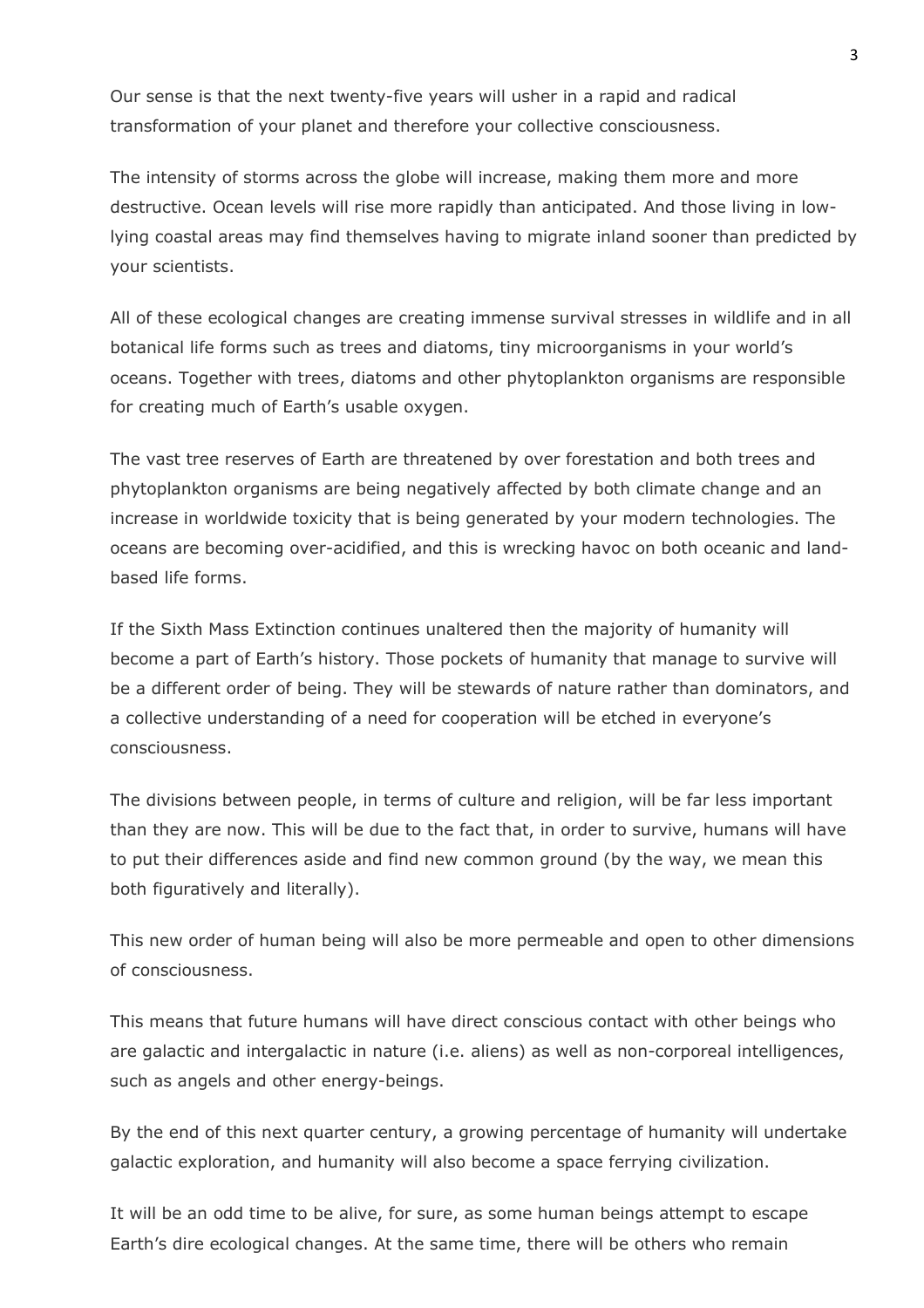committed to living earthbound lives, and this new order of humans will find new creative ways both to survive and to thrive. These novel ways of interacting with a changing Earth will include whole new classes of foods and medicines that have not yet been created.

Returning our focus to the next twenty-five years, there will inevitably be food shortages, as well as shortages of water throughout parts of the world due to changes in climate,

Due to stresses on all biological systems and as a result of the deterioration in both water and air quality, your sources of food, hydration and oxygenation will be steadily depleted of vitality.

In other words, it will be increasingly difficult to extract nutrients and sustenance from the Earth environment that humanity has relied upon for thousands of years.

#### **Trilliums as a source of other worldly sustenance**

Trilliums are a means for you to tap into sources of sustenance that reside in other dimensions of existence outside of Earth's current reality. And they are a means to bring into the cells of your body a type of nourishment and benevolent energies that can strengthen you. Interestingly, this type of subtle energy can take many forms, including *manna*, an edible food source, discussed in both the Old Testament and the Quran, that has otherworldly origins.

Mastery of your Trilliums is a very good skill set to have as you enter more deeply into the chaotic nature of planetary transformation that lies before you.

The most difficult thing about Trilliums is their simplicity. You do not "DO" anything to activate them as they are active 24 hours a day. All you need do is to qualify the energies you draw to yourself, and this is accomplished simply through holding a focused intention.

If for instance, you need more vitality or perhaps restorative/healing energies, enter a relaxed state of mind and become aware of your entire body with the understanding that every cell is a quantum attractor. As soon as you engage your chosen intention, the Trilliums within your body will begin to draw to themselves energies from other dimensions of the Cosmos. When your mind wanders, simply bring it back to an awareness of your body and your chosen intention—with the understanding that this simple act of focused intention will engage your Trilliums.

We encourage you to experiment with drawing to yourself many different types of positive life-enhancing subtle energies you wish to experience in the cellular matrix that is your body. The types of qualified energies you can draw to yourself through your Trilliums are virtually endless.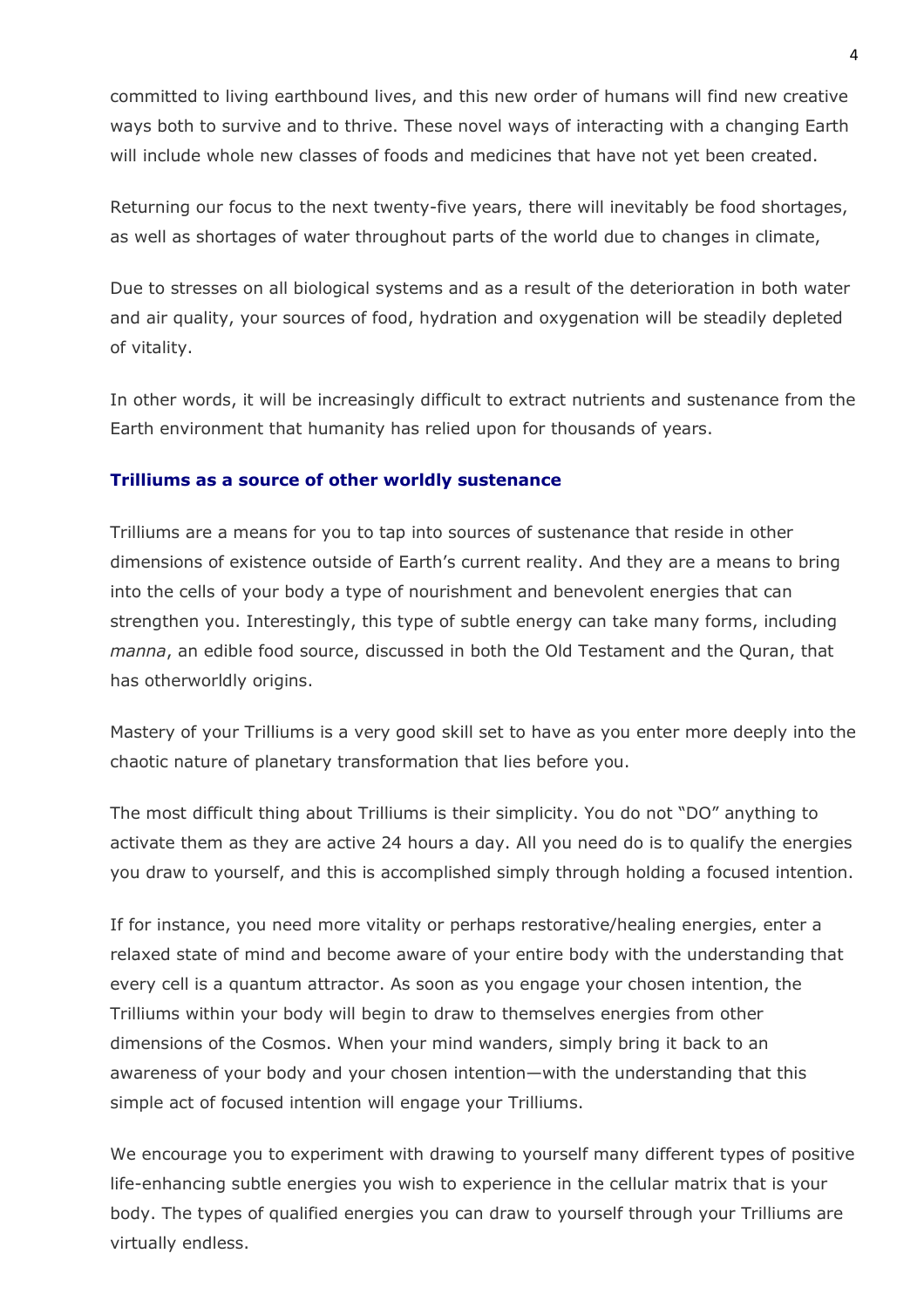You will be much more effective in accessing the potentials of Trilliums if you enter an altered state of consciousness since this ability is outside the domain of normal human perception.

We have created *The Trillium Sound Meditation* to assist you in the task of shifting your perceptual reality, and a link to this audio file appears at the very end of this message.

To engage the potentials of *The Trillium Sound Meditation*, all you have to do is rest your awareness in your body as you listen to and relax into the sound codes of the sound meditation. Then focus on your chosen intention with the knowledge that by doing so, you activate the Trilliums within you. By their very nature, your Trilliums will begin to draw into your body subtle energies from other dimensions of consciousness according to the nature of your focused intention.

Activation of your Trilliums will be much more effective and powerful if you also enter into a coherent emotional state such as appreciation or gratitude as you engage the sound meditation.

Rather than explain why this is so, we would refer you to a previous Hathor message entitled, *The Multiverse Sound Meditation,* which you can find in the Hathor section of the website (www.tomkenyon.com).

We wish you great success in your explorations with Trilliums. It is, we believe, the greatest gift we can give you at this time.

May this knowledge be a blessing to you and your loved ones—as well as a benefit to all sentient beings—as all of you collectively cross the threshold into greater planetary uncertainty.

The Hathors September 21, 2018

### **Tom's Thoughts and Observations**

Since the Hathors began their communication referencing a previous message of theirs, entitled *Spatial Cognizance*, I would like to begin my comments with the very first sentence of that message:

*"Your world is in the midst of an immense metamorphosis."* 

I personally find the word metamorphosis to be particularly appropriate as the term is used to denote transformation or to change shape.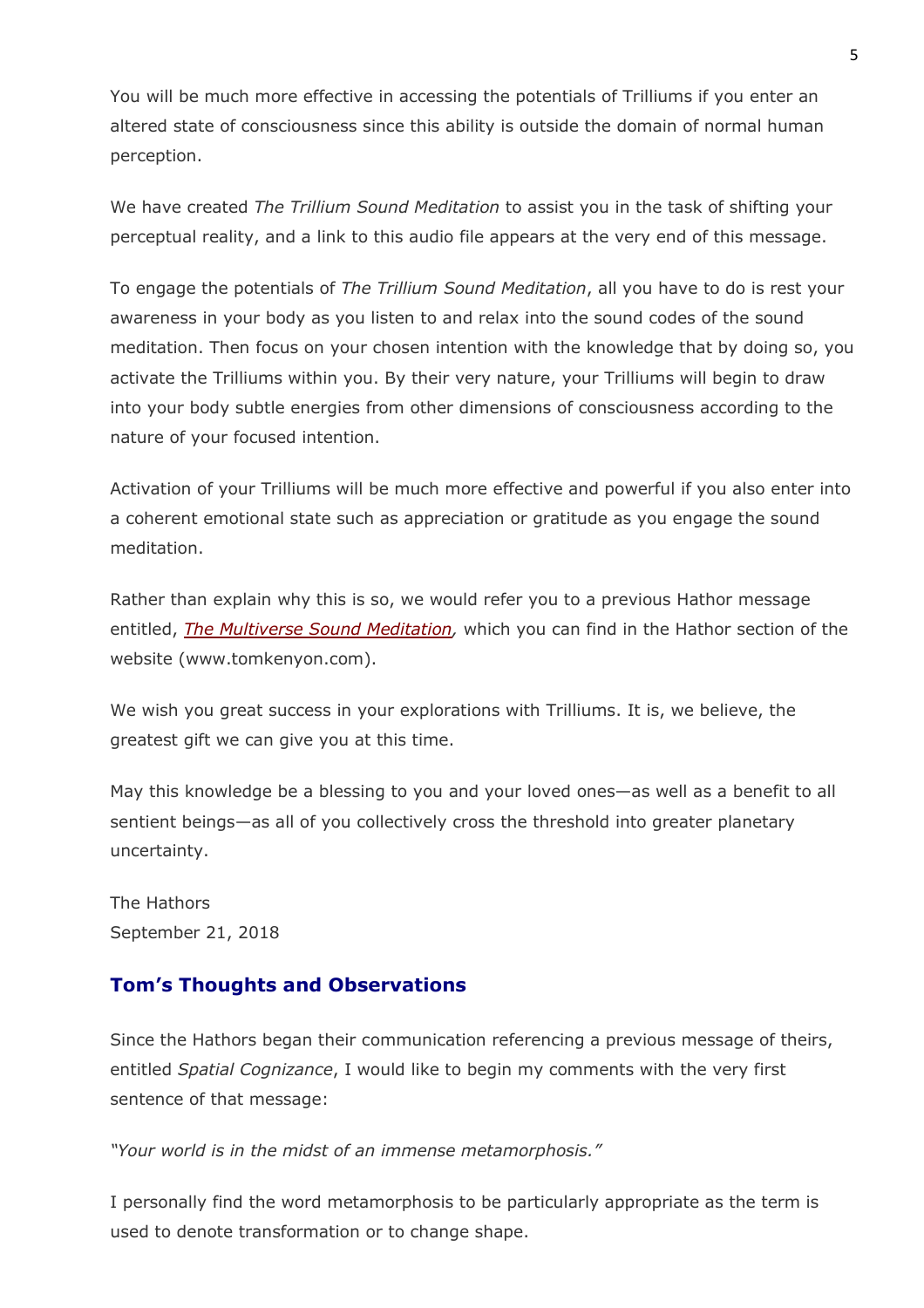A cursory historical glance at life on Earth will clearly reveal that we are in the midst of a radical transformation. And the shape of life (meaning how we live life) is unquestionably changing. Part of this change is that as a world culture we are becoming psychologically more and more disconnected from nature. The effects of this disconnect from our natural origins are contributing to a collective disregard for nature with ominous consequences for all biological life (ourselves included) unless we radically change our social attitudes and behaviors in relationship to nature.

I am not going discuss the Hathors' predictions regarding Earth's near future as their comments are self-explanatory and to-the-point.

In regard to their predictions, I am reminded of a comment that has been tossed about in the self-improvement sub-culture for sometime now: "The truth will set you free, but first it might piss you off."

I think there is a lot of truth in that statement when it comes to recognizing any pattern whether it be a personal psychological tendency, a social norm or our current quagmire in relation to Earth's rapidly changing ecosystem.

The Hathors were clear with me from the very start of their communications, back in the late 1980's, that the events or external situations in life are not as important, in terms of spiritual evolution, as the internal choices we make.

Their position is that the choices we make in relation to life's various challenges will shape the deeper levels of our consciousness, and these internal attributes will determine where we wind up in subsequent incarnations. In other words, our choice-making in relation to our current life will directly affect the quality of our experience, as well as the opportunities afforded us in other life-times, regardless of whether they are experienced somewhere in the worlds of matter or in the realms of light.

Thus, from this perspective, our modern life with its attendant uncertainty and chaos offers us an unprecedented opportunity to move upward in consciousness at a very rapid rate—if we but choose to make those choices that reinforce the upward thrust of our consciousness.

With that focus in mind, I would like to point out a few things regarding the Hathors' introduction of Trilliums.

First of all, there is a genus of perennial flowering plant called Trillium, but this bears no direct relationship to the Hathors' term—other than the fact that these plants have quantum attractors, as do all biological organisms.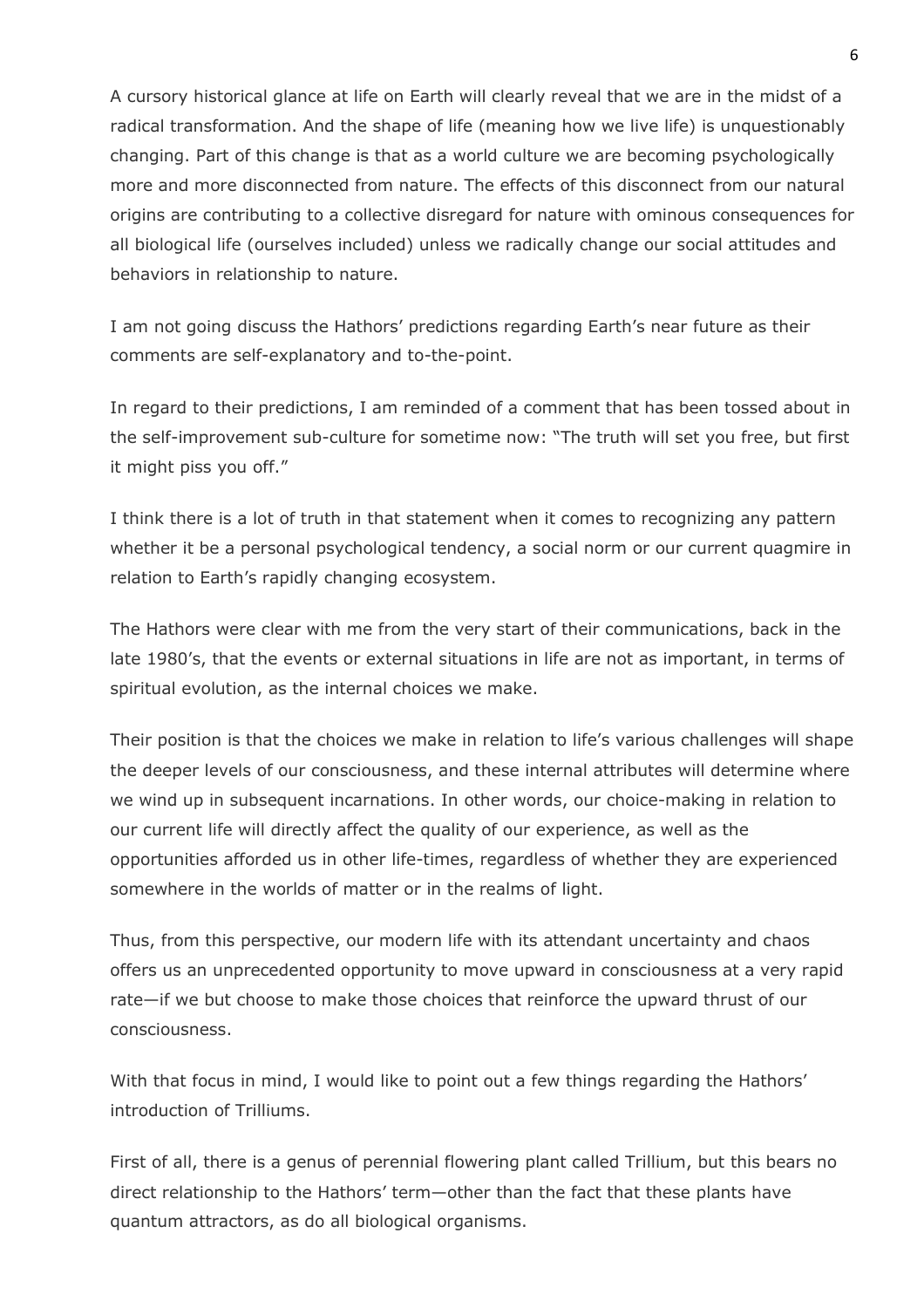There are some salient points to consider when undertaking this work. The Hathors strongly suggest that you enter into a coherent emotion when you engage your Trilliums. Since receiving the Trillium information in preparation for the last Hathor event, I have worked with Trilliums in many different ways and in various situations. And I can say, from personal experience, that my Trilliums are greatly enhanced when I am in a coherent emotion.

Most of us live in various emotional niches based on what we are experiencing in the moment. If you happen to be experiencing yourself and the world from the standpoint of an incoherent emotion (such as fear, hostility, sadness or the many other forms of emotional incoherency we humans seem subject to), you may find it difficult to engage your Trilliums properly. And, as a result, you will be unable to draw to yourself restorative energies from the Cosmos as intended.

So the first step when engaging Trilliums is to honestly assess yourself to determine where you are emotionally.

This self-assessment is, by the way, based on pragmatism and has nothing to do with self-criticism. By our natures, most of us are subject to all types of incoherent emotions, and the rapid changes in our world certainly contribute to increased incoherency in many cases.

Our task is to recognize what state we are in, and if it is an incoherent one (i.e., negative), find a way to move into a coherent state. The Hathors addressed how to do this in one of their previous messages entitled, *The Multiverse Sound Meditation*. In that communication a method for moving into a coherent emotional state, at will, was discussed. You can also find that method described, in more detail, by going to the Articles section of the website and click on the title *Appreciation and Gratitude: A Basic Primer*.

The second and last point I wish to make in regard to Trilliums is that drawing in restorative energies to yourself using this method is essentially a passive state. You don't "DO" anything to activate your Trilliums since they are always drawing energies to themselves and into the cells of your body from your environment.

To be effective in this work, all you do is hold the thought-form or intention of what energies you wish to draw into your body. This is not done through concentration, which would be counterproductive at best. The reason for this is that concentration creates a type of mental tension, and Trilliums are best activated when the mind is at ease and simply holds an intention gently in place.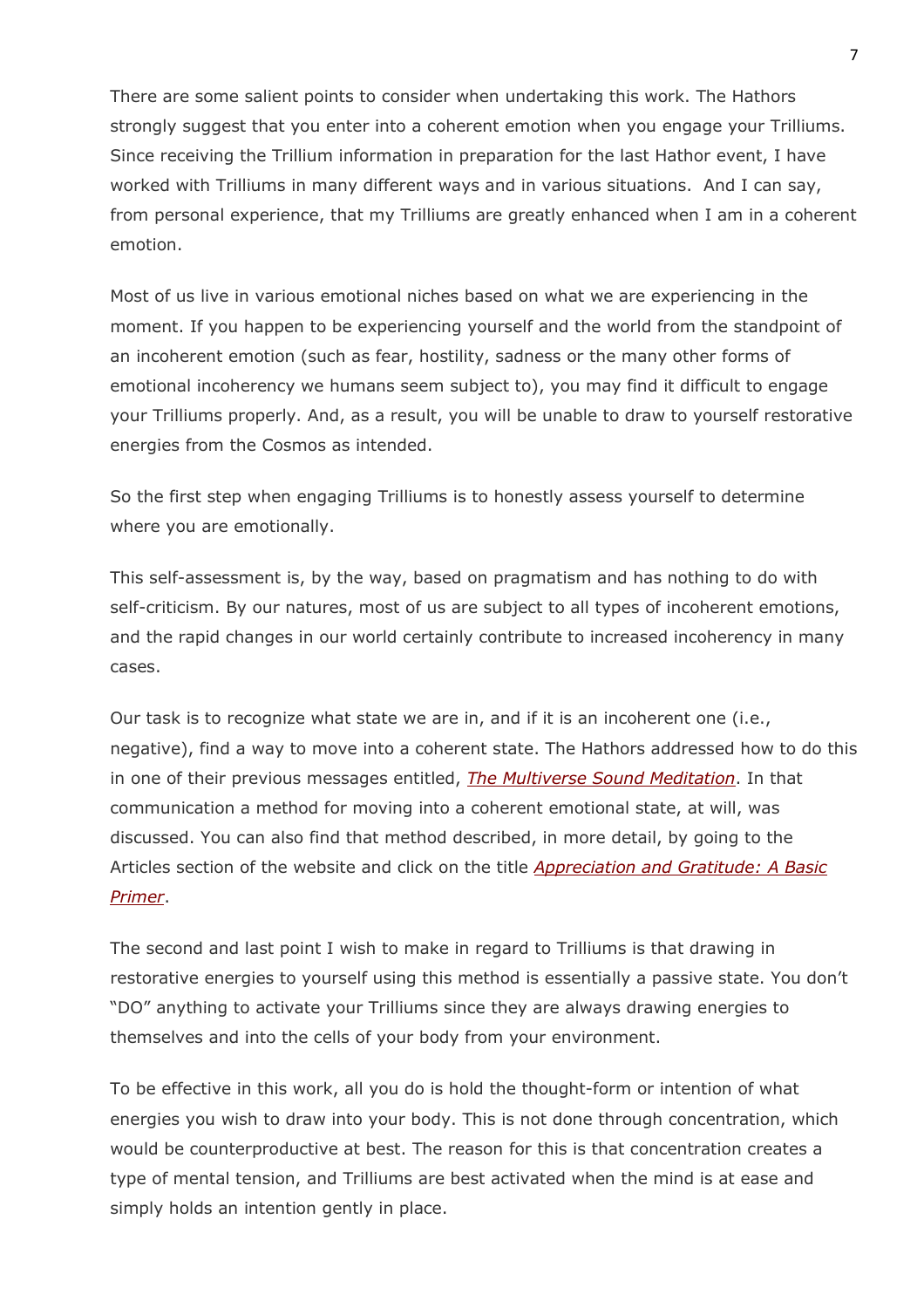Ironically the simplicity of engaging Trilliums is probably the most difficult part of this. Most of us are used to working hard to make something happen. But when it comes to subtle energies (like Trilliums) the less effort you use, the better the outcome.

Note: An excerpt from the Trillium Sound Meditation that was first introduced at the last Hathor workshop in 2018 has been posted in the Listening section. This sound field is very helpful when working with Trilliums and is being made available, free of charge, for your personal use. You can find a link to this audio file at the end of my comments.

This sound piece is 5:53 minutes in length. Having worked with this shortened version, I can say that it is more than enough time to activate Trilliums per the Hathors' instructions. For those of you wish to stay in the receptivity of your Trilliums, you can always hit repeat to extend your listening time.

Those of you familiar with my previous recordings might recognize the foundation tracks for *The Trillium Sound Meditation* from the *Worlds Ascending* track*,* which first appeared in the CD *Ascension Codes*. What's different about this track is that higher dimensional Hathors—known as the Aethos—sing on top of the original recording, which makes it quite unusual acoustically and energetically speaking.

*The Trillium Sound Meditation* is located in the Listening section at www.tomkenyon.com. If you received this message from us, you can click on the link below, and you will be taken to the Listening section agreement page. Once you accept the listening terms you will have immediate access to a plethora of sound meditations, lectures as well as interviews, all of which can be listened to and/or downloaded for your own personal use. Just scroll down the queue until you find the title *Trillium Sound Meditation Excerpt*.

**Click here** to listen to and/or download *The Trillium Sound Meditation*.

©2018 Tom Kenyon All Rights Reserved www.tomkenyon.com

You may share this message in any media or format so long as you do not charge for it, do not alter its content and credit the author, as well as including this entire copyright notice. Please note that this permission applies only to the written message and not the sound meditation.

#### **Information Not Directly Related to This Message**

The workshop recordings from the last Hathor workshop, *The Art of Psycho-navigating Spatial Cognizance,* are now available as CDs or mp3s. The title of the workshop set is